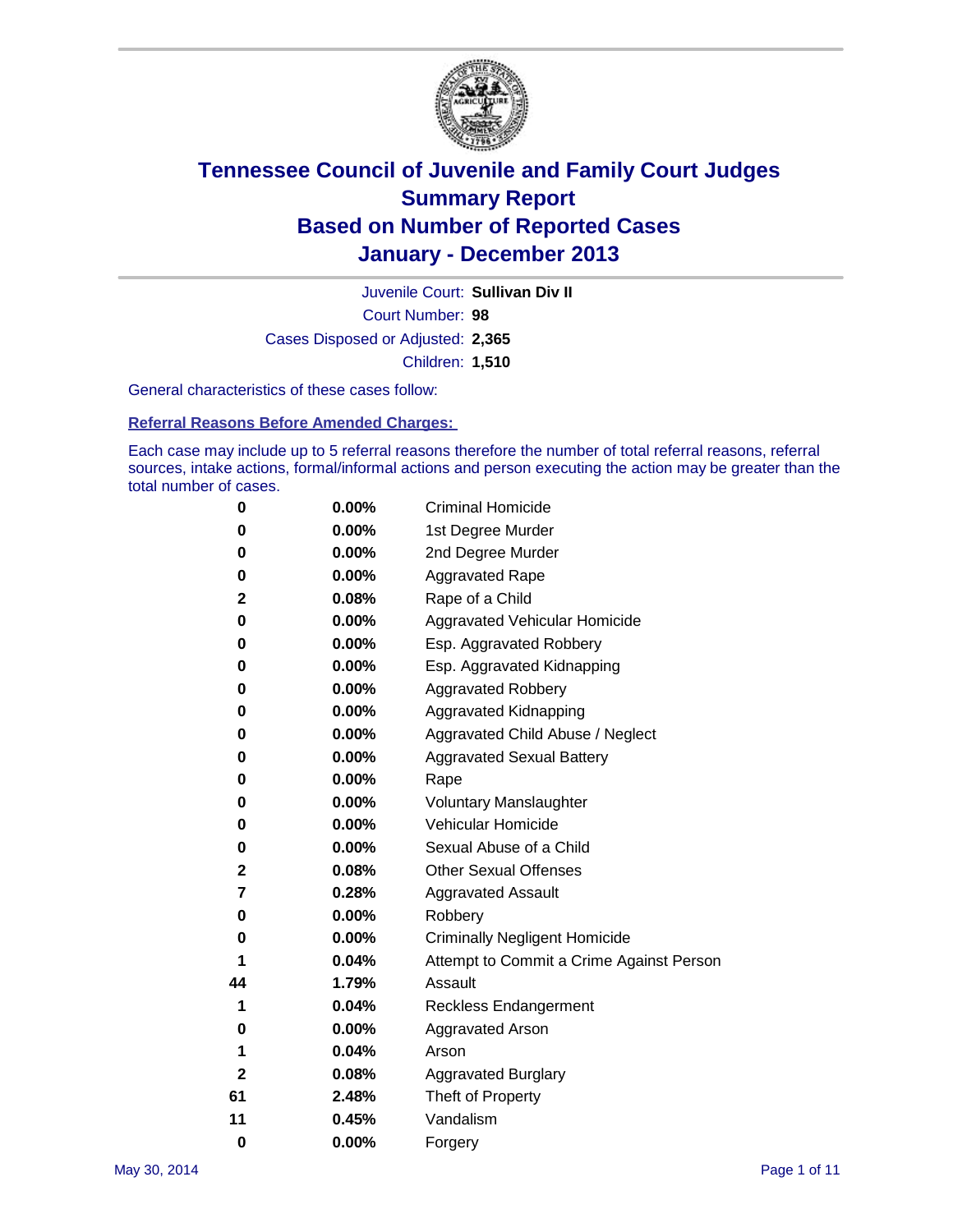

Court Number: **98** Juvenile Court: **Sullivan Div II** Cases Disposed or Adjusted: **2,365** Children: **1,510**

#### **Referral Reasons Before Amended Charges:**

Each case may include up to 5 referral reasons therefore the number of total referral reasons, referral sources, intake actions, formal/informal actions and person executing the action may be greater than the total number of cases.

| 0            | 0.00% | <b>Worthless Checks</b>                                     |
|--------------|-------|-------------------------------------------------------------|
| $\mathbf{2}$ | 0.08% | Illegal Possession / Fraudulent Use of Credit / Debit Cards |
| 10           | 0.41% | <b>Burglary</b>                                             |
| 0            | 0.00% | Unauthorized Use of a Vehicle                               |
| 0            | 0.00% | <b>Cruelty to Animals</b>                                   |
| 0            | 0.00% | Sale of Controlled Substances                               |
| 24           | 0.98% | <b>Other Drug Offenses</b>                                  |
| 33           | 1.34% | Possession of Controlled Substances                         |
| 1            | 0.04% | <b>Criminal Attempt</b>                                     |
| 1            | 0.04% | Carrying Weapons on School Property                         |
| $\mathbf{2}$ | 0.08% | Unlawful Carrying / Possession of a Weapon                  |
| 3            | 0.12% | <b>Evading Arrest</b>                                       |
| $\mathbf{2}$ | 0.08% | Escape                                                      |
| 0            | 0.00% | Driving Under Influence (DUI)                               |
| 11           | 0.45% | Possession / Consumption of Alcohol                         |
| 2            | 0.08% | Resisting Stop, Frisk, Halt, Arrest or Search               |
| 0            | 0.00% | <b>Aggravated Criminal Trespass</b>                         |
| 1            | 0.04% | Harassment                                                  |
| 0            | 0.00% | Failure to Appear                                           |
| 0            | 0.00% | Filing a False Police Report                                |
| 8            | 0.33% | Criminal Impersonation                                      |
| 8            | 0.33% | <b>Disorderly Conduct</b>                                   |
| 5            | 0.20% | <b>Criminal Trespass</b>                                    |
| 5            | 0.20% | <b>Public Intoxication</b>                                  |
| 0            | 0.00% | Gambling                                                    |
| 91           | 3.70% | Traffic                                                     |
| 0            | 0.00% | Local Ordinances                                            |
| 0            | 0.00% | Violation of Wildlife Regulations                           |
| 28           | 1.14% | Contempt of Court                                           |
| 22           | 0.90% | Violation of Probation                                      |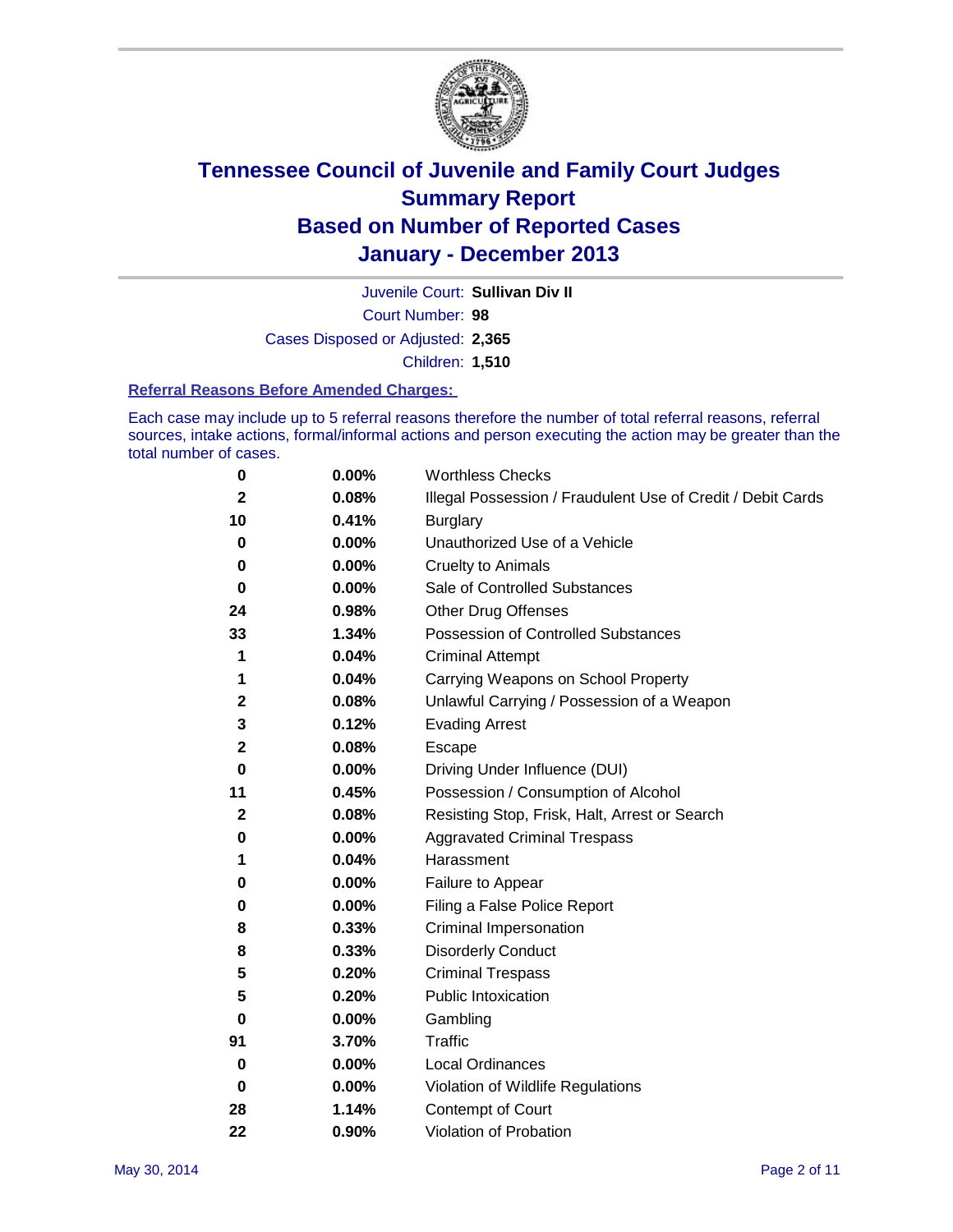

Court Number: **98** Juvenile Court: **Sullivan Div II** Cases Disposed or Adjusted: **2,365** Children: **1,510**

#### **Referral Reasons Before Amended Charges:**

Each case may include up to 5 referral reasons therefore the number of total referral reasons, referral sources, intake actions, formal/informal actions and person executing the action may be greater than the total number of cases.

| 11       | 0.45%    | <b>Violation of Aftercare</b>          |
|----------|----------|----------------------------------------|
| 10       | 0.41%    | <b>Unruly Behavior</b>                 |
| 60       | 2.44%    | Truancy                                |
| 3        | 0.12%    | In-State Runaway                       |
| 0        | $0.00\%$ | Out-of-State Runaway                   |
| 94       | 3.82%    | Possession of Tobacco Products         |
| 6        | 0.24%    | Violation of a Valid Court Order       |
| 0        | $0.00\%$ | <b>Violation of Curfew</b>             |
| 5        | 0.20%    | Sexually Abused Child                  |
| 29       | 1.18%    | <b>Physically Abused Child</b>         |
| 235      | 9.56%    | Dependency / Neglect                   |
| 15       | 0.61%    | <b>Termination of Parental Rights</b>  |
| 17       | 0.69%    | <b>Violation of Pretrial Diversion</b> |
| 0        | 0.00%    | Violation of Informal Adjustment       |
| 622      | 25.31%   | <b>Judicial Review</b>                 |
| $\bf{0}$ | $0.00\%$ | <b>Administrative Review</b>           |
| 155      | 6.31%    | <b>Foster Care Review</b>              |
| 77       | 3.13%    | Custody                                |
| 54       | 2.20%    | Visitation                             |
| 21       | 0.85%    | Paternity / Legitimation               |
| 632      | 25.71%   | <b>Child Support</b>                   |
| 0        | 0.00%    | <b>Request for Medical Treatment</b>   |
| 0        | 0.00%    | <b>Consent to Marry</b>                |
| 21       | 0.85%    | Other                                  |
| 2,458    | 100.00%  | <b>Total Referrals</b>                 |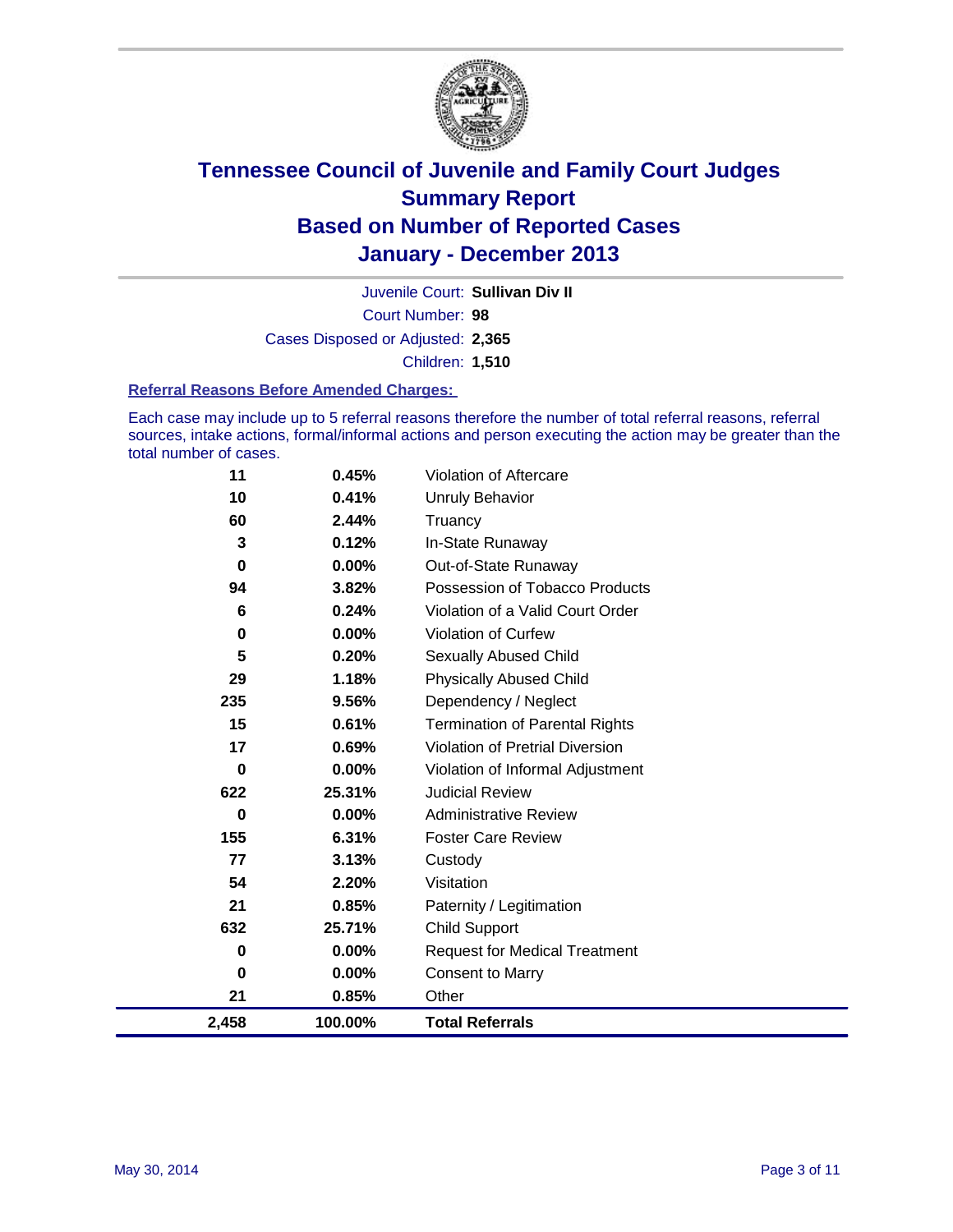

Court Number: **98** Juvenile Court: **Sullivan Div II** Cases Disposed or Adjusted: **2,365** Children: **1,510**

### **Referral Sources: 1**

| 13<br>51<br>0<br>0<br>0<br>14 | 0.53%<br>2.07%<br>0.00%<br>0.00%<br>$0.00\%$<br>0.57% | <b>Other Court</b><br>Victim<br>Child & Parent<br>Hospital<br>Unknown<br>Other |
|-------------------------------|-------------------------------------------------------|--------------------------------------------------------------------------------|
|                               |                                                       |                                                                                |
|                               |                                                       |                                                                                |
|                               |                                                       |                                                                                |
|                               |                                                       |                                                                                |
|                               |                                                       |                                                                                |
|                               |                                                       |                                                                                |
| 0                             | 0.00%                                                 | Social Agency                                                                  |
| 633                           | 25.75%                                                | <b>Court Staff</b>                                                             |
| 0                             | 0.00%                                                 | <b>District Attorney's Office</b>                                              |
| 0                             | 0.00%                                                 | <b>Other State Department</b>                                                  |
| 521                           | 21.20%                                                | <b>DCS</b>                                                                     |
| 0                             | 0.00%                                                 | <b>CSA</b>                                                                     |
| 90                            | 3.66%                                                 | School                                                                         |
| 0                             | $0.00\%$                                              | Self                                                                           |
| 189                           | 7.69%                                                 | Relatives                                                                      |
| 587                           | 23.88%                                                | Parents                                                                        |
| 360                           | 14.65%                                                | Law Enforcement                                                                |
|                               |                                                       |                                                                                |

### **Age of Child at Referral: 2**

| 1.510 | 100.00% | <b>Total Child Count</b> |
|-------|---------|--------------------------|
| 0     | 0.00%   | <b>Unknown</b>           |
| 20    | 1.32%   | Ages 19 and Over         |
| 165   | 10.93%  | Ages 17 through 18       |
| 263   | 17.42%  | Ages 15 through 16       |
| 143   | 9.47%   | Ages 13 through 14       |
| 87    | 5.76%   | Ages 11 through 12       |
| 832   | 55.10%  | Ages 10 and Under        |
|       |         |                          |

<sup>1</sup> If different than number of Referral Reasons (2458), verify accuracy of your court's data.

<sup>2</sup> One child could be counted in multiple categories, verify accuracy of your court's data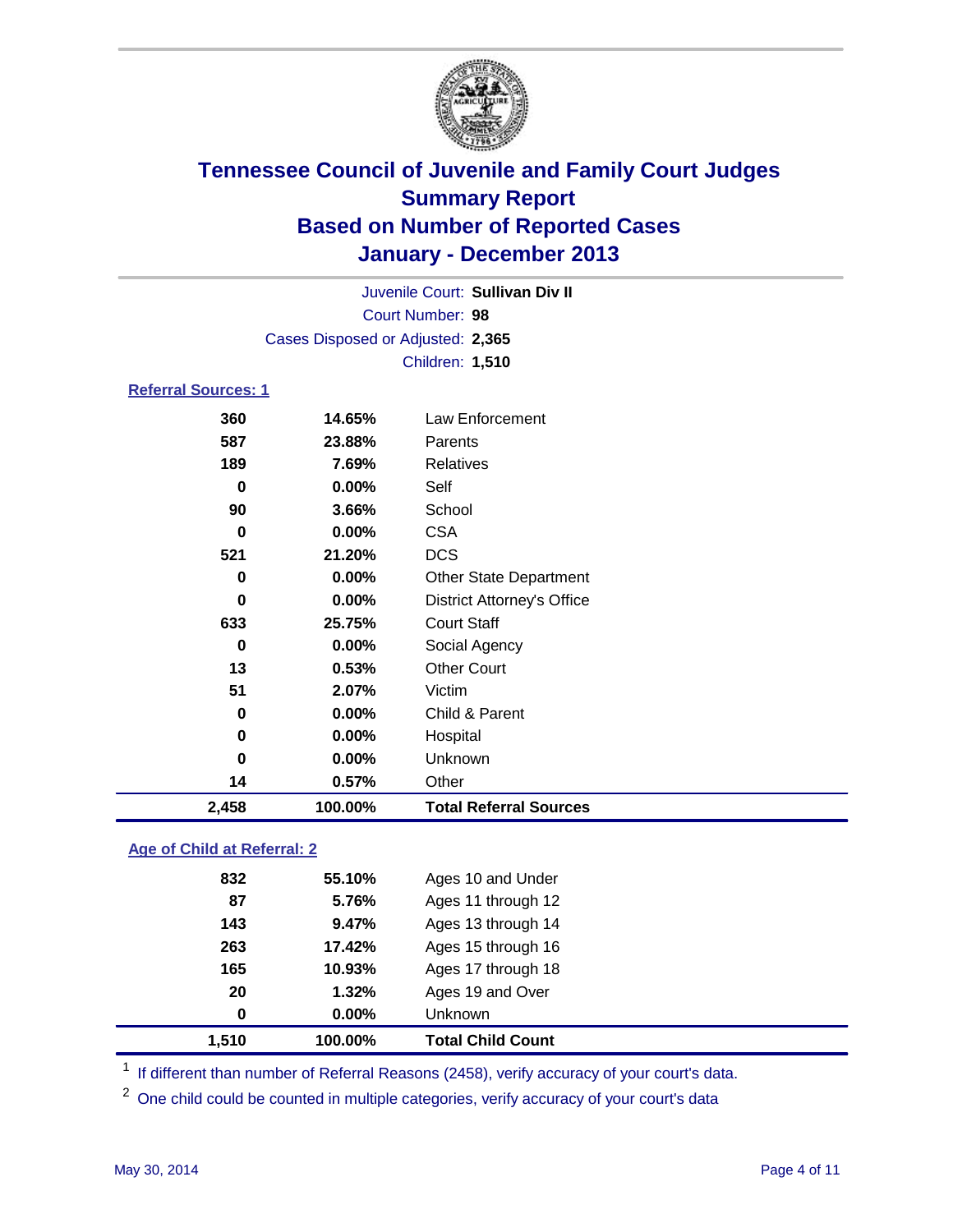

|                                         | Juvenile Court: Sullivan Div II   |                          |  |  |  |
|-----------------------------------------|-----------------------------------|--------------------------|--|--|--|
| Court Number: 98                        |                                   |                          |  |  |  |
|                                         | Cases Disposed or Adjusted: 2,365 |                          |  |  |  |
|                                         |                                   | Children: 1,510          |  |  |  |
| Sex of Child: 1                         |                                   |                          |  |  |  |
| 788                                     | 52.19%                            | Male                     |  |  |  |
| 722                                     | 47.81%                            | Female                   |  |  |  |
| $\mathbf 0$                             | 0.00%                             | Unknown                  |  |  |  |
| 1,510                                   | 100.00%                           | <b>Total Child Count</b> |  |  |  |
| <b>Race of Child: 1</b>                 |                                   |                          |  |  |  |
| 953                                     | 63.11%                            | White                    |  |  |  |
| 67                                      | 4.44%                             | African American         |  |  |  |
| 0                                       | 0.00%                             | Native American          |  |  |  |
| 3                                       | 0.20%                             | Asian                    |  |  |  |
| 3                                       | 0.20%                             | Mixed                    |  |  |  |
| 484                                     | 32.05%                            | Unknown                  |  |  |  |
| 1,510                                   | 100.00%                           | <b>Total Child Count</b> |  |  |  |
| <b>Hispanic Origin: 1</b>               |                                   |                          |  |  |  |
| 17                                      | 1.13%                             | Yes                      |  |  |  |
| 1,493                                   | 98.87%                            | <b>No</b>                |  |  |  |
| $\mathbf 0$                             | 0.00%                             | Unknown                  |  |  |  |
| 1,510                                   | 100.00%                           | <b>Total Child Count</b> |  |  |  |
| <b>School Enrollment of Children: 1</b> |                                   |                          |  |  |  |
| 1,494                                   | 98.94%                            | Yes                      |  |  |  |
| 16                                      | 1.06%                             | <b>No</b>                |  |  |  |
| $\mathbf 0$                             | 0.00%                             | Unknown                  |  |  |  |
| 1,510                                   | 100.00%                           | <b>Total Child Count</b> |  |  |  |

<sup>1</sup> One child could be counted in multiple categories, verify accuracy of your court's data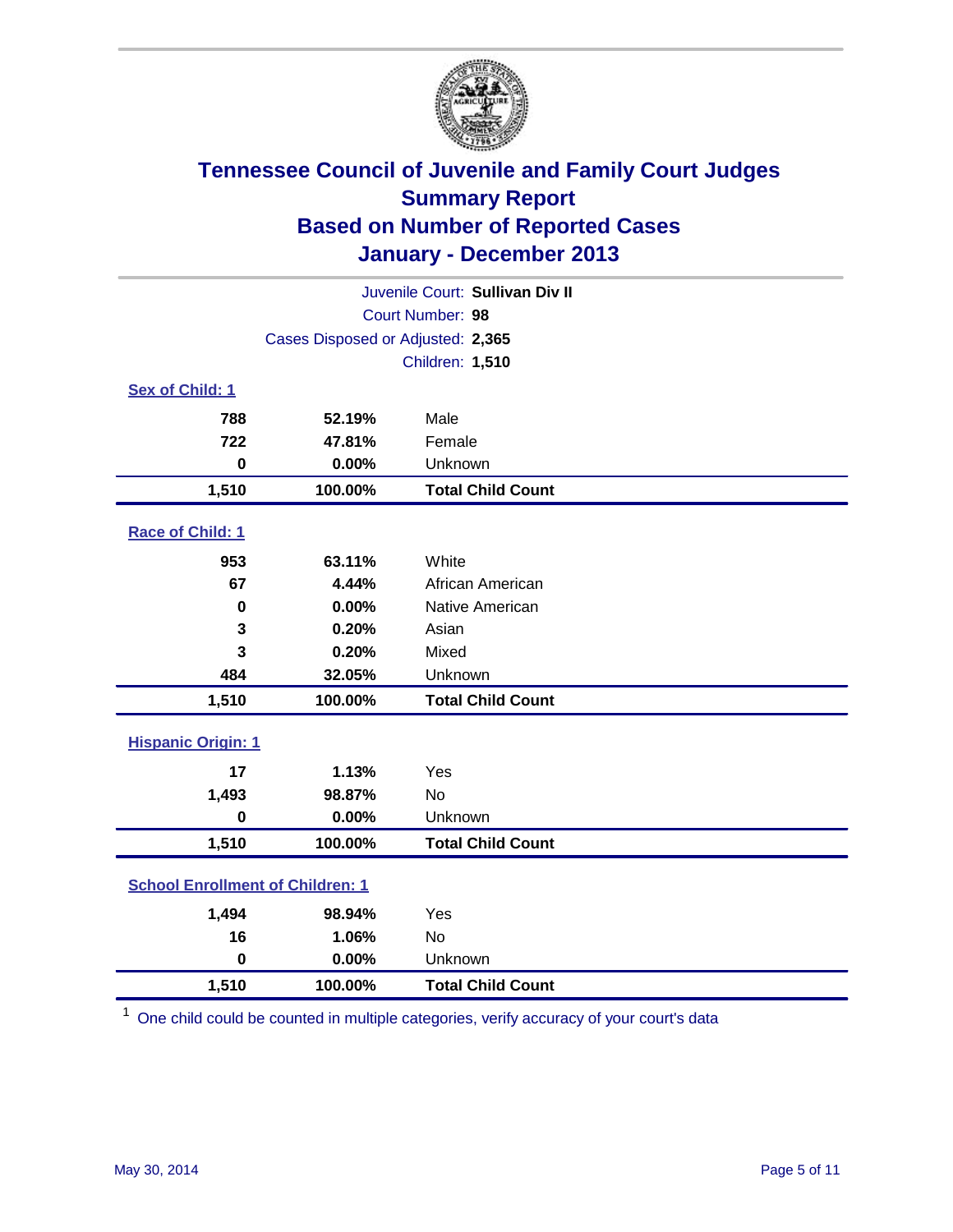

Court Number: **98** Juvenile Court: **Sullivan Div II** Cases Disposed or Adjusted: **2,365** Children: **1,510**

### **Living Arrangement of Child at Time of Referral: 1**

| 1,510 | 100.00%  | <b>Total Child Count</b>     |
|-------|----------|------------------------------|
|       | 0.07%    | Other                        |
| 0     | 0.00%    | <b>Unknown</b>               |
| 3     | 0.20%    | Independent                  |
| 0     | $0.00\%$ | In an Institution            |
| 0     | $0.00\%$ | In a Residential Center      |
| 1     | 0.07%    | In a Group Home              |
| 188   | 12.45%   | With Foster Family           |
| 13    | 0.86%    | With Adoptive Parents        |
| 273   | 18.08%   | <b>With Relatives</b>        |
| 105   | 6.95%    | With Father                  |
| 697   | 46.16%   | With Mother                  |
| 44    | 2.91%    | With Mother and Stepfather   |
| 17    | 1.13%    | With Father and Stepmother   |
| 168   | 11.13%   | With Both Biological Parents |
|       |          |                              |

### **Type of Detention: 2**

| 2,365 | 100.00%  | <b>Total Detention Count</b> |  |
|-------|----------|------------------------------|--|
| 2     | 0.08%    | Other                        |  |
| 2,020 | 85.41%   | Does Not Apply               |  |
| 0     | $0.00\%$ | <b>Unknown</b>               |  |
| 0     | $0.00\%$ | <b>Psychiatric Hospital</b>  |  |
| 0     | $0.00\%$ | Jail - No Separation         |  |
| 0     | $0.00\%$ | Jail - Partial Separation    |  |
| 0     | $0.00\%$ | Jail - Complete Separation   |  |
| 58    | 2.45%    | Juvenile Detention Facility  |  |
| 285   | 12.05%   | Non-Secure Placement         |  |
|       |          |                              |  |

<sup>1</sup> One child could be counted in multiple categories, verify accuracy of your court's data

<sup>2</sup> If different than number of Cases (2365) verify accuracy of your court's data.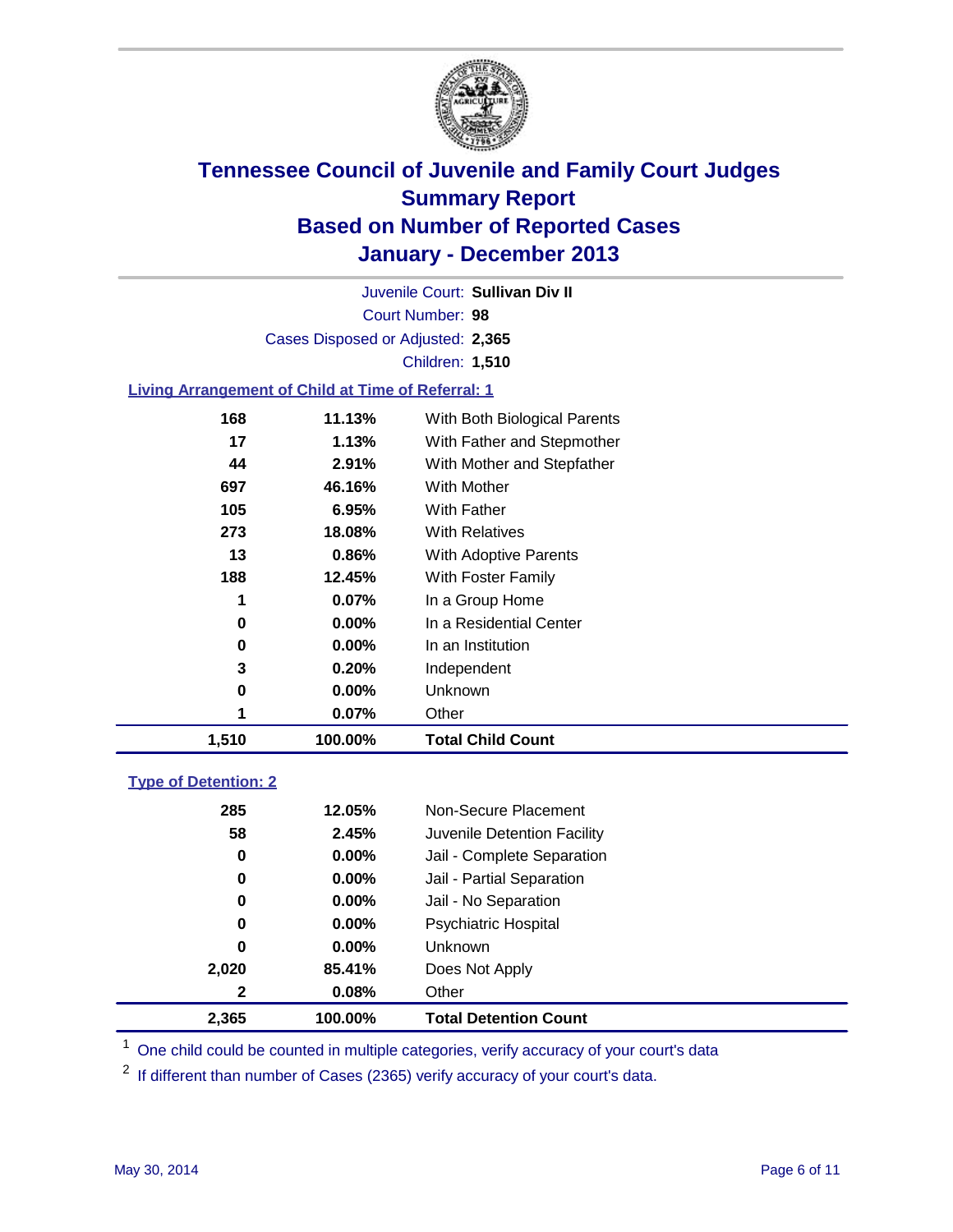

|                                                    |                                   | Juvenile Court: Sullivan Div II      |  |  |  |
|----------------------------------------------------|-----------------------------------|--------------------------------------|--|--|--|
| Court Number: 98                                   |                                   |                                      |  |  |  |
|                                                    | Cases Disposed or Adjusted: 2,365 |                                      |  |  |  |
|                                                    |                                   | Children: 1,510                      |  |  |  |
| <b>Placement After Secure Detention Hearing: 1</b> |                                   |                                      |  |  |  |
| 0                                                  | 0.00%                             | Returned to Prior Living Arrangement |  |  |  |
| 0                                                  | $0.00\%$                          | Juvenile Detention Facility          |  |  |  |
| 0                                                  | 0.00%                             | Jail                                 |  |  |  |
| 0                                                  | 0.00%                             | Shelter / Group Home                 |  |  |  |
| 0                                                  | 0.00%                             | <b>Foster Family Home</b>            |  |  |  |
| 0                                                  | 0.00%                             | <b>Psychiatric Hospital</b>          |  |  |  |
| 0                                                  | $0.00\%$                          | Unknown                              |  |  |  |
| 2,365                                              | 100.00%                           | Does Not Apply                       |  |  |  |
| 0                                                  | 0.00%                             | Other                                |  |  |  |
| 2,365                                              | 100.00%                           | <b>Total Placement Count</b>         |  |  |  |
| <b>Intake Actions: 2</b>                           |                                   |                                      |  |  |  |
|                                                    |                                   |                                      |  |  |  |
| 1,365                                              | 55.53%                            | <b>Petition Filed</b>                |  |  |  |
| 301                                                | 12.25%                            | <b>Motion Filed</b>                  |  |  |  |
| 178                                                | 7.24%                             | <b>Citation Processed</b>            |  |  |  |
| $\bf{0}$                                           | 0.00%                             | Notification of Paternity Processed  |  |  |  |
| 596                                                | 24.25%                            | Scheduling of Judicial Review        |  |  |  |
| 0                                                  | 0.00%                             | Scheduling of Administrative Review  |  |  |  |
| 0                                                  | 0.00%                             | Scheduling of Foster Care Review     |  |  |  |
| 0                                                  | 0.00%                             | Unknown                              |  |  |  |
| 0                                                  | 0.00%                             | Does Not Apply                       |  |  |  |
| 18                                                 | 0.73%                             | Other                                |  |  |  |
| 2,458                                              | 100.00%                           | <b>Total Intake Count</b>            |  |  |  |

<sup>1</sup> If different than number of Cases (2365) verify accuracy of your court's data.

 $2$  If different than number of Referral Reasons (2458), verify accuracy of your court's data.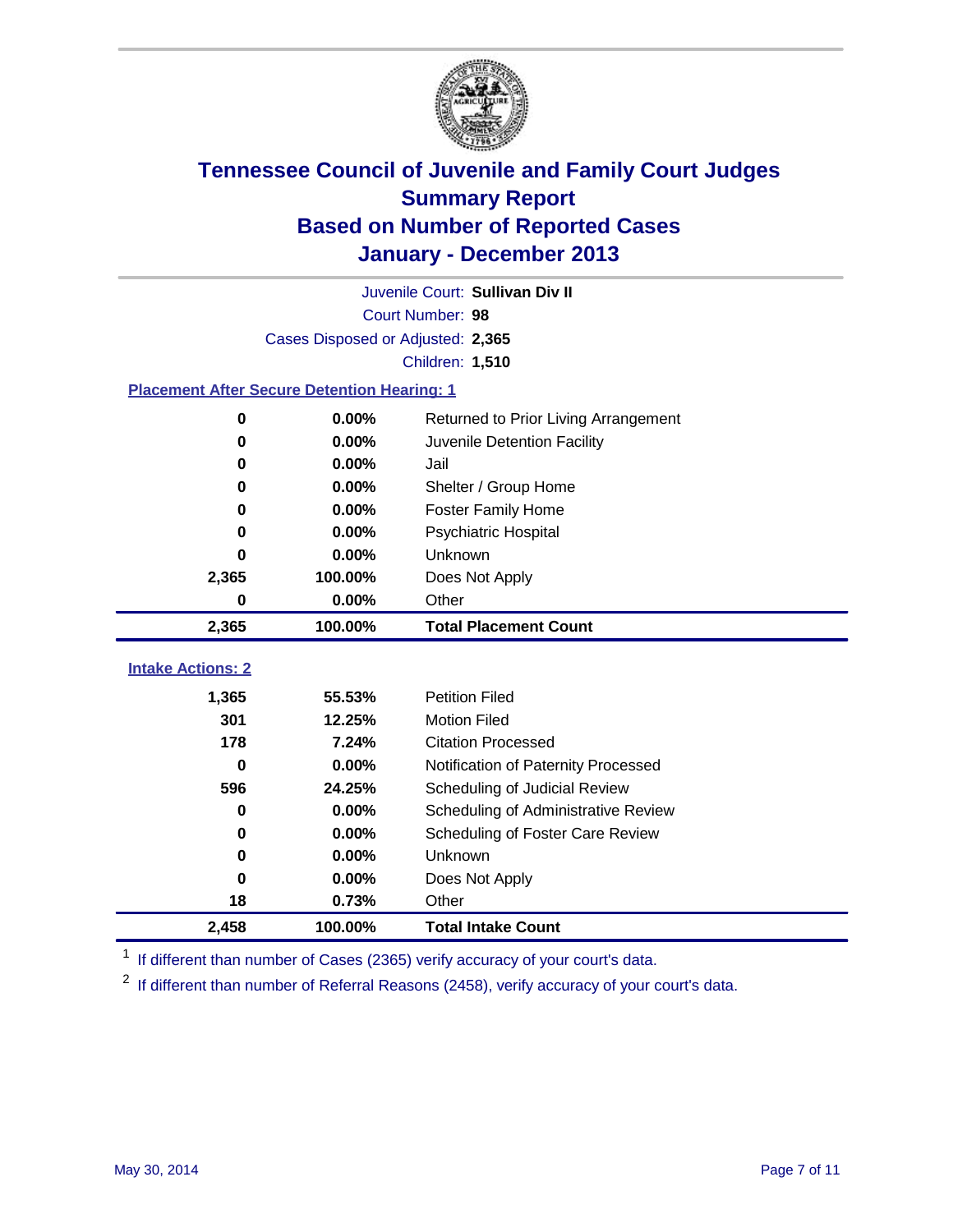

Court Number: **98** Juvenile Court: **Sullivan Div II** Cases Disposed or Adjusted: **2,365** Children: **1,510**

### **Last Grade Completed by Child: 1**

| 557   | 36.89%  | Too Young for School     |
|-------|---------|--------------------------|
| 0     | 0.00%   | Preschool                |
| 48    | 3.18%   | Kindergarten             |
| 22    | 1.46%   | 1st Grade                |
| 20    | 1.32%   | 2nd Grade                |
| 27    | 1.79%   | 3rd Grade                |
| 20    | 1.32%   | 4th Grade                |
| 29    | 1.92%   | 5th Grade                |
| 37    | 2.45%   | 6th Grade                |
| 62    | 4.11%   | 7th Grade                |
| 68    | 4.50%   | 8th Grade                |
| 110   | 7.28%   | 9th Grade                |
| 111   | 7.35%   | 10th Grade               |
| 106   | 7.02%   | 11th Grade               |
| 14    | 0.93%   | 12th Grade               |
| 0     | 0.00%   | Non-Graded Special Ed    |
| 1     | 0.07%   | <b>GED</b>               |
| 0     | 0.00%   | Graduated                |
| 0     | 0.00%   | Never Attended School    |
| 278   | 18.41%  | Unknown                  |
| 0     | 0.00%   | Other                    |
| 1,510 | 100.00% | <b>Total Child Count</b> |
|       |         |                          |

|  | <b>Enrolled in Special Education: 1</b> |
|--|-----------------------------------------|
|  |                                         |

| 1,510 | 100.00%  | <b>Total Child Count</b> |  |
|-------|----------|--------------------------|--|
| 0     | $0.00\%$ | <b>Unknown</b>           |  |
| 1.438 | 95.23%   | No                       |  |
| 72    | 4.77%    | Yes                      |  |
|       |          |                          |  |

One child could be counted in multiple categories, verify accuracy of your court's data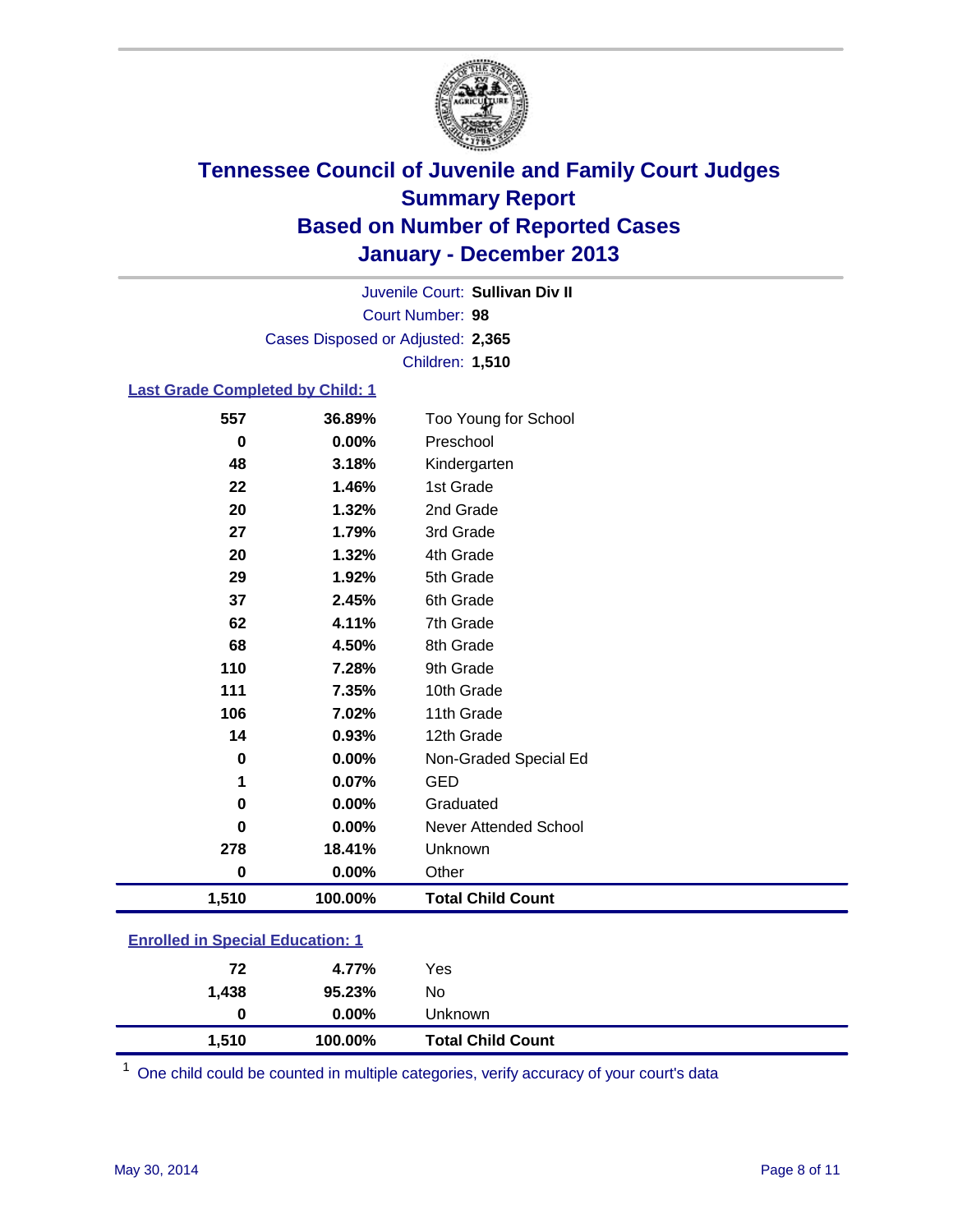

|                              |                                   | Juvenile Court: Sullivan Div II |  |
|------------------------------|-----------------------------------|---------------------------------|--|
|                              |                                   | Court Number: 98                |  |
|                              | Cases Disposed or Adjusted: 2,365 |                                 |  |
|                              |                                   | Children: 1,510                 |  |
| <b>Action Executed By: 1</b> |                                   |                                 |  |
| 1,530                        | 62.25%                            | Judge                           |  |
| 835                          | 33.97%                            | Magistrate                      |  |
| 93                           | 3.78%                             | <b>YSO</b>                      |  |
| 0                            | $0.00\%$                          | Other                           |  |
| 0                            | 0.00%                             | Unknown                         |  |
| 2,458                        | 100.00%                           | <b>Total Action Count</b>       |  |

### **Formal / Informal Actions: 1**

| 151      | 6.14%    | Dismissed                                        |
|----------|----------|--------------------------------------------------|
| 0        | $0.00\%$ | Retired / Nolle Prosequi                         |
| 128      | 5.21%    | <b>Complaint Substantiated Delinquent</b>        |
| 45       | 1.83%    | <b>Complaint Substantiated Status Offender</b>   |
| 186      | 7.57%    | <b>Complaint Substantiated Dependent/Neglect</b> |
| 0        | $0.00\%$ | <b>Complaint Substantiated Abused</b>            |
| $\bf{0}$ | 0.00%    | <b>Complaint Substantiated Mentally III</b>      |
| 143      | 5.82%    | Informal Adjustment                              |
| 114      | 4.64%    | <b>Pretrial Diversion</b>                        |
| 0        | $0.00\%$ | <b>Transfer to Adult Court Hearing</b>           |
| 0        | $0.00\%$ | Charges Cleared by Transfer to Adult Court       |
| 1,370    | 55.74%   | Special Proceeding                               |
| 287      | 11.68%   | <b>Review Concluded</b>                          |
| 0        | $0.00\%$ | Case Held Open                                   |
| 34       | 1.38%    | Other                                            |
| 0        | $0.00\%$ | <b>Unknown</b>                                   |
| 2,458    | 100.00%  | <b>Total Action Count</b>                        |

<sup>1</sup> If different than number of Referral Reasons (2458), verify accuracy of your court's data.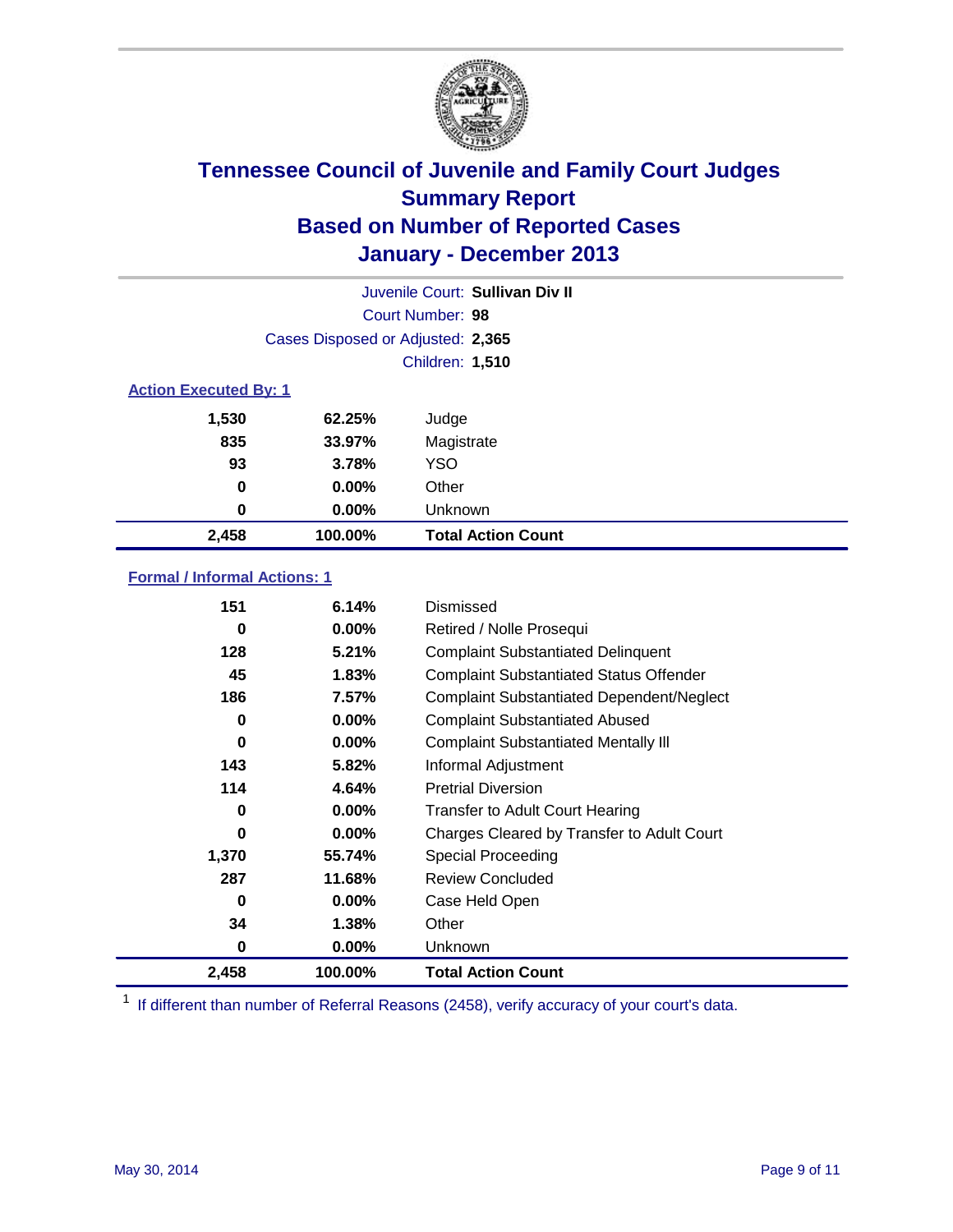

|                                                                                |                                   | Juvenile Court: Sullivan Div II                      |
|--------------------------------------------------------------------------------|-----------------------------------|------------------------------------------------------|
|                                                                                |                                   | Court Number: 98                                     |
|                                                                                | Cases Disposed or Adjusted: 2,365 |                                                      |
|                                                                                |                                   | Children: 1,510                                      |
| <b>Case Outcomes:</b><br>There can be multiple outcomes for one child or case. |                                   |                                                      |
| 130                                                                            | 3.03%                             | Case Dismissed                                       |
| 0                                                                              | 0.00%                             | Case Retired or Nolle Prosequi                       |
| 10                                                                             | 0.23%                             | Warned / Counseled                                   |
| 578                                                                            | 13.45%                            | Held Open For Review                                 |
| 64                                                                             | 1.49%                             | Supervision / Probation to Juvenile Court            |
| 1                                                                              | 0.02%                             | <b>Probation to Parents</b>                          |
| 300                                                                            | 6.98%                             | Referral to Another Entity for Supervision / Service |
| 58                                                                             | 1.35%                             | Referred for Mental Health Counseling                |
| 71                                                                             | 1.65%                             | Referred for Alcohol and Drug Counseling             |
| 0                                                                              | 0.00%                             | Referred to Alternative School                       |
| 0                                                                              | 0.00%                             | Referred to Private Child Agency                     |
| 75                                                                             | 1.75%                             | Referred to Defensive Driving School                 |
| 0                                                                              | 0.00%                             | Referred to Alcohol Safety School                    |
| 0                                                                              | 0.00%                             | Referred to Juvenile Court Education-Based Program   |
| 21                                                                             | 0.49%                             | Driver's License Held Informally                     |
| 0                                                                              | 0.00%                             | <b>Voluntary Placement with DMHMR</b>                |
| 11                                                                             | 0.26%                             | <b>Private Mental Health Placement</b>               |
| 0                                                                              | 0.00%                             | <b>Private MR Placement</b>                          |
| 7                                                                              | 0.16%                             | Placement with City/County Agency/Facility           |
| 222                                                                            | 5.17%                             | Placement with Relative / Other Individual           |
| 42                                                                             | 0.98%                             | Fine                                                 |
| 33                                                                             | 0.77%                             | <b>Public Service</b>                                |
| 25                                                                             | 0.58%                             | Restitution                                          |
| 0                                                                              | 0.00%                             | <b>Runaway Returned</b>                              |
| 177                                                                            | 4.12%                             | No Contact Order                                     |
| 0                                                                              | 0.00%                             | Injunction Other than No Contact Order               |
| 2                                                                              | 0.05%                             | <b>House Arrest</b>                                  |
| 0                                                                              | 0.00%                             | <b>Court Defined Curfew</b>                          |
| 0                                                                              | 0.00%                             | Dismissed from Informal Adjustment                   |
| 0                                                                              | 0.00%                             | <b>Dismissed from Pretrial Diversion</b>             |
| 4                                                                              | 0.09%                             | Released from Probation                              |
| 0                                                                              | 0.00%                             | <b>Transferred to Adult Court</b>                    |
| 0                                                                              | $0.00\%$                          | <b>DMHMR Involuntary Commitment</b>                  |